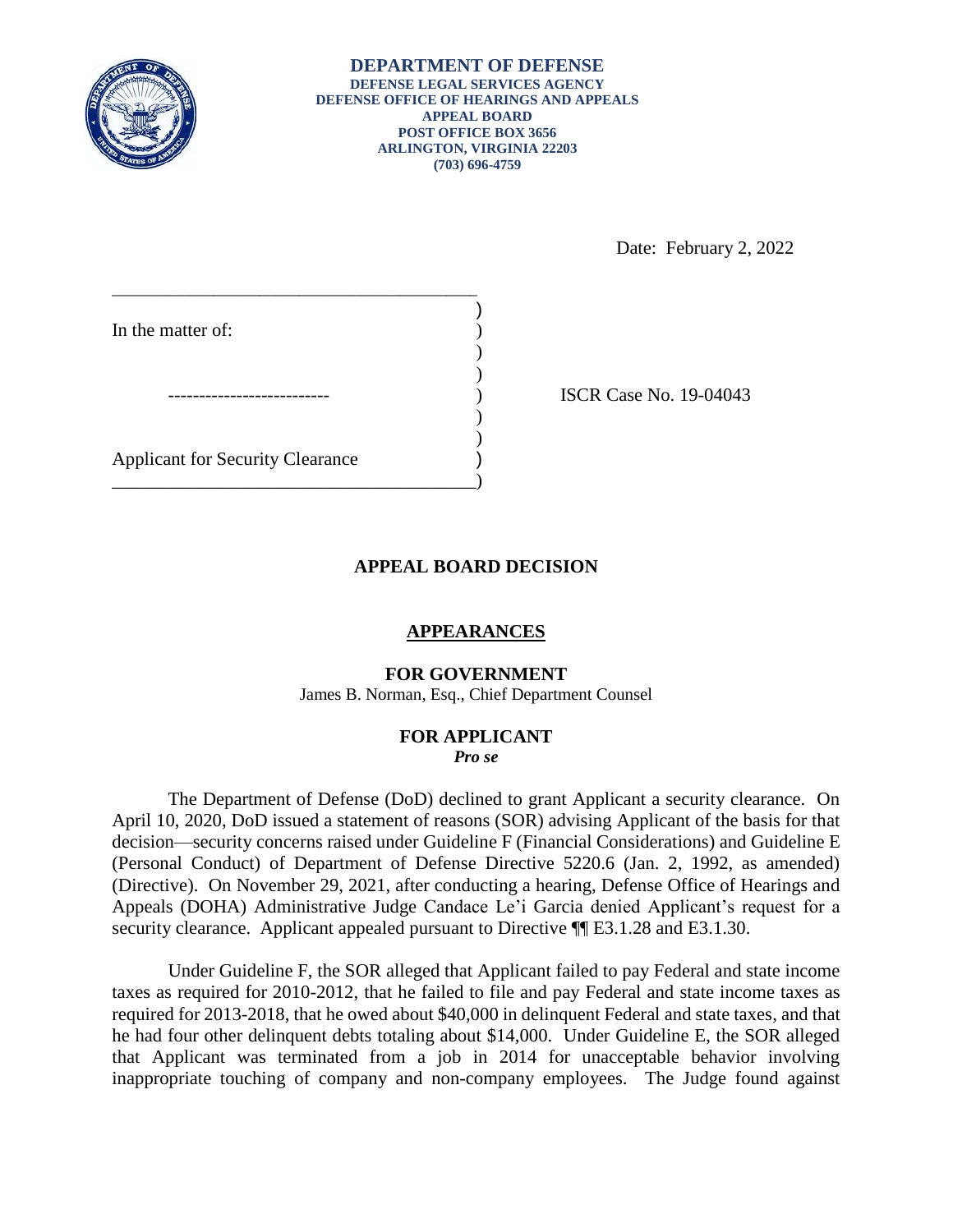Applicant on the three tax allegations and the Guideline E allegation, and she found in favor on the remaining debt allegations.

 In his appeal brief, Applicant does not challenge any of the Judge's findings of fact. payments on his revolving credit over the past five years leading to full repayment of all but one of those accounts. This contention need not be addressed because the Judge found in favor of him Rather, he contends the Judge's decision was based upon a lack of consideration of his consistent on the allegations involving the non-tax debts.

 Federal and state income tax forms in June 2021, "he had yet to mail them to his spouse for her signature, which was required before filing them." Decision at 3. We are unable to discern what Applicant now means by stating in his brief that his "federal and state income taxes have been all completed[.]" Appeal Brief at 1. To the extent he is contending the delinquent tax returns have In her decision, the Judge found that, although Applicant "completed" the delinquent been filed, such a statement constitutes new evidence that the Appeal Board cannot consider. Directive ¶ E3.1.29.

 The balance of Applicant's arguments amount to a disagreement with the Judge's weighing of the evidence. For example, Applicant argues that he is working with the IRS and state tax authority to determine a repayment plan for the delinquent taxes and that his "character subsequent to the single incident of inappropriate touching in 2014 has been exemplary[.]" Appeal Brief at 1. None of his arguments are sufficient to demonstrate the Judge weighed the evidence in a manner that was arbitrary, capricious, or contrary to law. *See, e.g.,* ISCR Case No. 18-02592 at 5 (App. Bd. Jan. 6, 2021).

 be granted any relief. The Judge examined the relevant evidence and articulated a satisfactory explanation for the decision. The decision is sustainable on the record. "The general standard is that a clearance may be granted only when 'clearly consistent with national security.'" *Department*  doubt concerning personnel being considered for national security eligibility will be resolved in Applicant failed to establish that the Judge committed any harmful error or that he should *of the Navy v. Egan*, 484 U.S. 518, 528 (1988). *See also*, Directive, Encl. 2, App. A ¶ 2(b): "Any favor of national security."